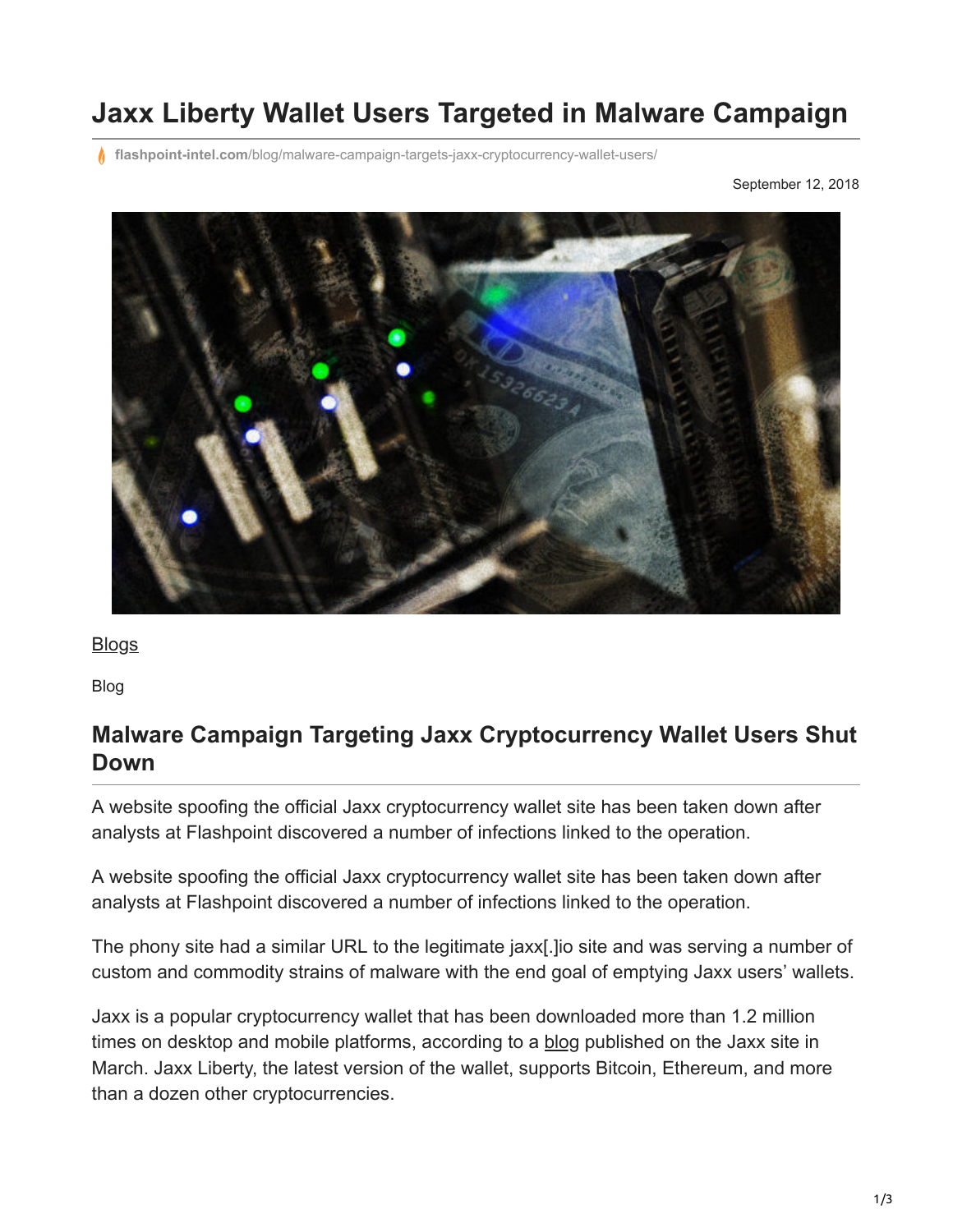Flashpoint analysts earlier this month notified Jaxx support teams as well as the Cloudflare content delivery network. Cloudflare took steps to suspend services to the spoofed site, which was a line-by-line copy of the actual Jaxx site that included modifications made to the download links, redirecting those to an attacker-controlled server.

It should be noted that this is primarily a social engineering attack and does not involve a vulnerability in the Jaxx application, website, or other domains owned by Decentral, a Canadian blockchain startup, that provides Jaxx.

It's unclear how the attackers were luring victims to the spoofed Jaxx site, whether they were relying on poisoned search engine results, phishing via email or chat applications, or other means to infect victims.

### **Focus on Windows, Mac Desktop Users**

The start date for this campaign figures to be Aug. 19 when the fraudulent domain was created. The attackers were targeting Windows and Mac OS X users with a variety of malware developed for the desktop platforms. Anyone who clicked on the mobile downloads were redirected to the legitimate Jaxx website.

Visitors to the fraudulent website, below, would likely believe they were on the legitimate Jaxx page since the attackers went to the trouble of installing the legitimate wallet software onto victims' computers while malware silently installed in the background.

Image 1: The fraudulent Jaxx website.*Image 1: The fraudulent Jaxx website.* Visitors clicking on the fraudulent links for the Mac OS X software were presented with a custom-built malicious Java Archive (JAR) file. The fraudulent Windows software link downloaded a custom-written .NET application, which contained not only malicious behavior (such as exfiltrating all of the victim's desktop files to a command-and-control [C2] server), but also downloaded , KPOT Stealer and Clipper, both of which are marketed on underground Russian-language cybercrime sites.

The Mac OS JAR file is programmed in PHP and compiled using a Russian language IDE called DevelNext. The Jaxx branding throughout the code indicates the malware was developed solely for this campaign.

Victims executing the JAR see a message in Russian and English: "Temporarily due to technical problems on the server, you cannot create a new wallet." Victims are then routed to the "PAIR / RESTORE WALLET" screen which prompts them for their Jaxx wallet backup phrase — a password used to decrypt wallets in order for the attackers to exfiltrate the digital currency from the victim's account. The backup phrase is then exfiltrated to the attacker's web server while the victim receives another mixed Russian and English-language error message that states, "Server is not available. Try again in 4 hours," below.